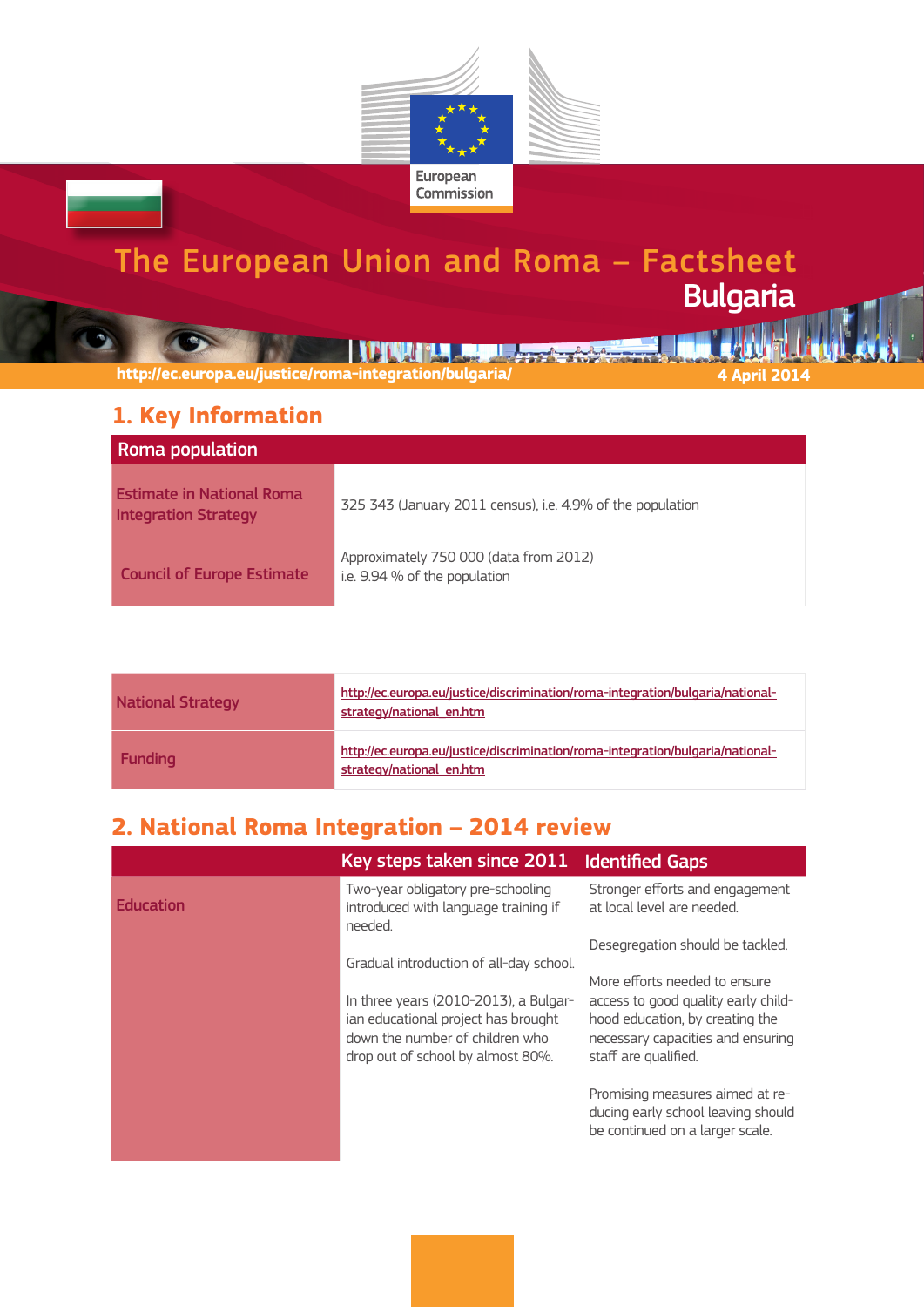| <b>Employment</b>   | 80-95 Roma mediators appointed in<br>local employment offices.<br>Community Development Centres<br>(CDC) promoting the employment of<br>young people and women in margin-<br>alised Roma communities were set up<br>in 11 municipalities.<br>Job fairs targeted at the most disad-<br>vantaged including Roma.                                                                              | Roma employment in rural areas<br>needs to be better addressed.<br>Targeted active labour market poli-<br>cies for Roma should be planned.<br>More action needed to fight dis-<br>crimination in the labour market.             |
|---------------------|---------------------------------------------------------------------------------------------------------------------------------------------------------------------------------------------------------------------------------------------------------------------------------------------------------------------------------------------------------------------------------------------|---------------------------------------------------------------------------------------------------------------------------------------------------------------------------------------------------------------------------------|
| <b>Health</b>       | Mobile medical units and mediators in<br>areas where the majority lacks health<br>insurance.<br>X-ray, immunisation of children, medi-<br>cal and gynaecological exams, screen-<br>ings and prevention of HIV and TB.<br>Health education and awareness-<br>raising campaigns.<br>Increase in the number of Roma<br>health mediators.                                                       | The main challenge remains of<br>ensuring health insurance cover-<br>age for all.                                                                                                                                               |
| <b>Housing</b>      | Launch of an EU co-financed hous-<br>ing initiative to provide quality homes<br>within an integrated approach (ad-<br>dressing also employment, education<br>and health challenges simultaneously)<br>for Roma people in 4 municipalities<br>(Burgas, Dupinitsa, Vidin, Devnya). The<br>municipalities of Varna, Peshtera and<br>Tundzha are also considering taking<br>up this initiative. | Further efforts are needed to<br>develop municipal action plans<br>to improve housing conditions of<br>Roma.                                                                                                                    |
| Anti-discrimination | Training for police forces on human<br>rights and minority issues.<br>Local actions include: legal support<br>and information on rights; Encour-<br>aging Roma women to participate<br>in public life and the protection of<br>the rights of Roma children through<br>improvement of parental capacity and<br>care.                                                                         | More work is needed to address<br>discrimination, especially to com-<br>bat anti-Roma rhetoric and hate<br>speech.<br>Further efforts required to enforce<br>the Act on the Protection Against<br>Discrimination on the ground. |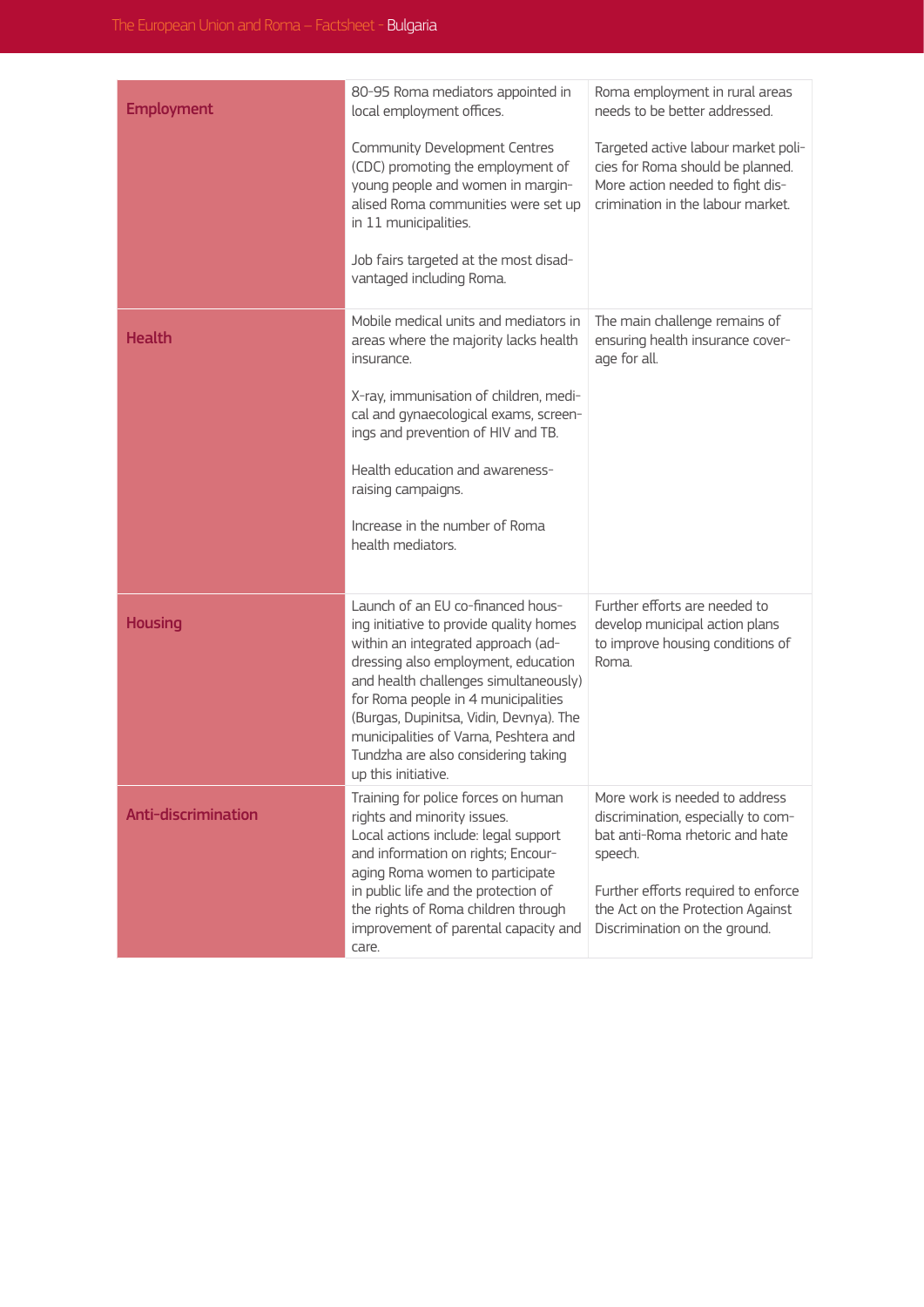| <b>Funding</b>                                             | Roma inclusion supported through<br>national and EU funds.                                                                                                                                                                                                                                                                                                                                                                                                                                               |                                                                                                                                                                   |
|------------------------------------------------------------|----------------------------------------------------------------------------------------------------------------------------------------------------------------------------------------------------------------------------------------------------------------------------------------------------------------------------------------------------------------------------------------------------------------------------------------------------------------------------------------------------------|-------------------------------------------------------------------------------------------------------------------------------------------------------------------|
|                                                            | Bulgaria has set up an inter-ministeri-<br>al working group dedicated to mobilis-<br>ing EU funds for Roma integration.<br>The group is chaired by the Ministry of<br>EU Funds Management and compris-<br>es deputy ministers, experts from the<br>managing authorities and operational<br>programmes and representatives of<br>Roma NGOs.                                                                                                                                                               | Cooperation and coordination be-<br>tween the National Roma Contact<br>Point and the authorities respon-<br>sible for the management of EU<br>Funds is necessary. |
|                                                            | The European Regional Development<br>Fund for the pilot initiative on housing<br>has foreseen € 8 million (so far € 5.3<br>million awarded to 3 municipalities).                                                                                                                                                                                                                                                                                                                                         |                                                                                                                                                                   |
|                                                            | In the 2007-2013 financial period,<br>Bulgaria has allocated 3.2 % ( $\sim \in$ 37<br>million) of its total European Scoial<br>Fund (ESF) budget for integrating<br>disadvantaged people.                                                                                                                                                                                                                                                                                                                | As of now, Bulgaria should allocate<br>at least 20% of its total ESF<br>budget to fight social exclusion<br>and poverty.                                          |
| Priorities for the future (Com-<br>mission recommendation) | Further reforms are needed in education, employment, health and housing<br>policy to support Roma inclusion.<br>Political leadership of the inter-ministerial working group on the use of EU<br>funds for Roma integration should be reinforced.<br>The overall mandate and resources allocated to the national Roma contact<br>point should be reinforced.<br>Anti-discrimination campaigns and communication activities on Roma inte-<br>gration should be developed, targeting the entire population. |                                                                                                                                                                   |
|                                                            |                                                                                                                                                                                                                                                                                                                                                                                                                                                                                                          |                                                                                                                                                                   |

## **3. Contacts**

| <b>Contact Points</b>       |                                                                                                                                       |
|-----------------------------|---------------------------------------------------------------------------------------------------------------------------------------|
| National Roma Contact Point | Administration of the Council of Ministers<br>Secretariat of the National Council for Cooperation on Ethnic and<br>Integration Issues |
|                             | http://www.nccedi.government.bg/index.php                                                                                             |